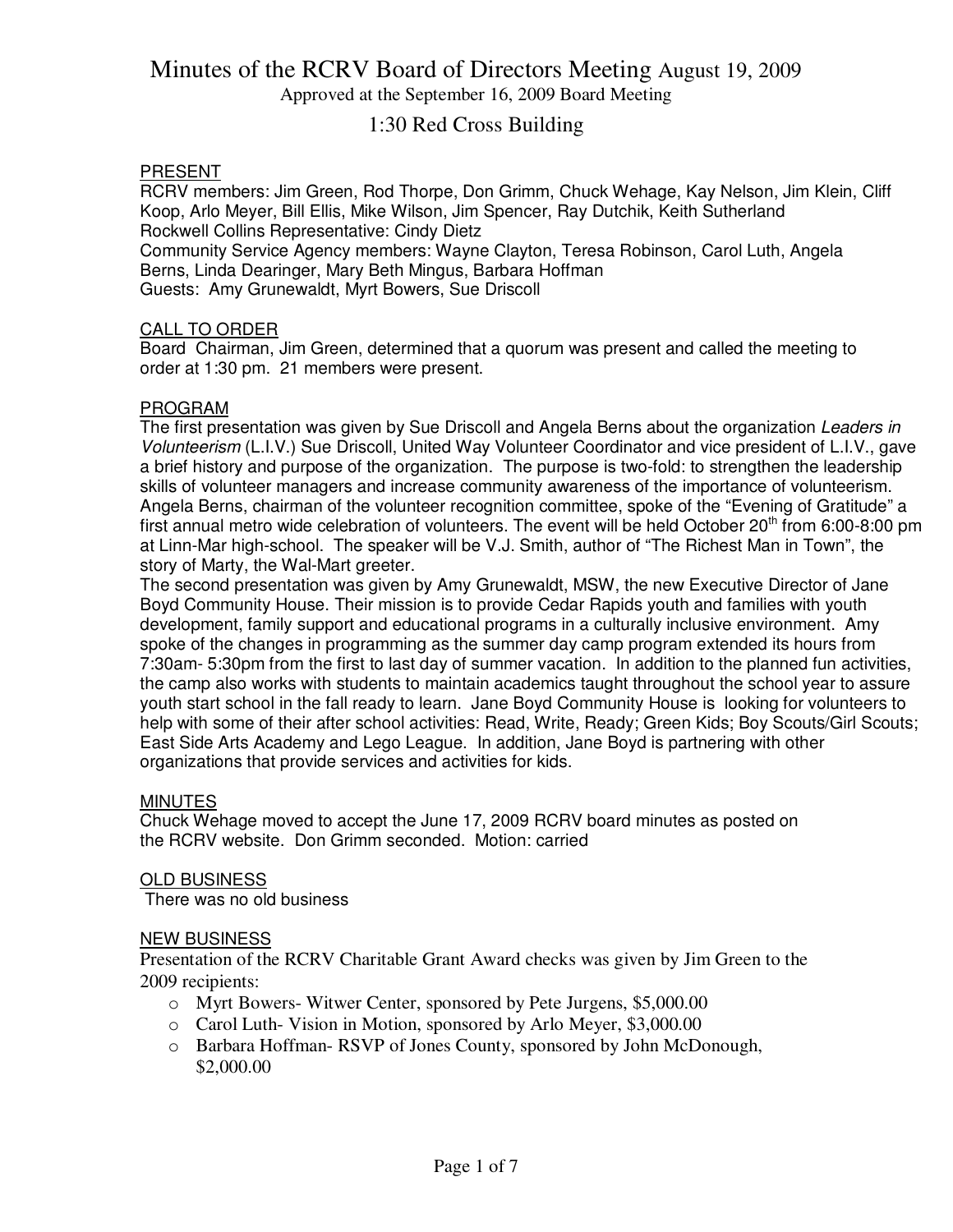Approved at the September 16, 2009 Board Meeting

#### PARTNER AGENCY REPORTS

#### 1. **Linda Dearinger- Heritage Agency on Aging**

Rockwell Collins retirees will have several opportunities to learn about changes to the Rockwell Collins retiree insurance plans. RCRV and the Heritage Agency on Aging are sponsoring twelve presentations on the changes at the Kirkwood Training and Outreach Services Center, 3375 Armar Drive, Marion. You must register to reserve a seat. Registrations can be made calling Kirkwood Community College Continuing Education at 319-398-1022 or 1-800-322-8833 or on the Heritage website www.heritageaaa.org. Registrations will be taken beginning October 1.

The presentation dates are:

October 26—10 a.m. and 1:30 p.m.

October 27—10 a.m. and 1:30 p.m.

October 29—10 a.m. and 1:30 p.m.

October 30—10 a.m. and 1:30 p.m.

November 2—10 a.m. and 1:30 p.m.

November 3—10 a.m. and 1:30 p.m.

#### 2. **Carol Luth- Vision in Motion, Spanda, Inc.**

 Carol thanked Arlo for all of his help with the chalkboard project at VIM. Carol also reported that a group of 10, including her, are going to Kenya for 10 days in October as part of Dr. Fitzgerald's project. A medical, dental and eye team are part of this group providing necessary services for the residents of the area. They will also be installing a water filtration system. Carol will be providing a "blog" of the adventure.

#### **3. Wayne Clayton- Options of Linn County**

In recent weeks we again have hosted tours of our facility for Kirkwood students studying in this field. As always, we feature several of the job adaptations and assistive devices created by RCRV. The students enjoy learning about what the volunteers can do.

#### **4. Mary Beth Minges- Four Oaks –The Bridge**

Mary Beth reported it has been a busy summer and they are now gearing up to welcome new families. For the summer, Jack Rector had organized four weeks of elementary science and a program was in place for  $5<sup>th</sup>$  and  $6<sup>th</sup>$  graders to earn money by helping younger kids. Lego League will be starting again in the fall.

#### **5. Angela Berns- WRAP**

- $\circ$  WRAP has surpassed its 2009 goals. As of August 19, 16 ramps have been built; 14 new and 2 repaired.
- $\circ$  Rod Thorpe is giving presentations about WRAP. He has given three presentations and is scheduled for two more presentations.
- $\circ$  WRAP is incorporated as a non-profit and Don Grimm is working on WRAP attaining their 50(C) 3 status.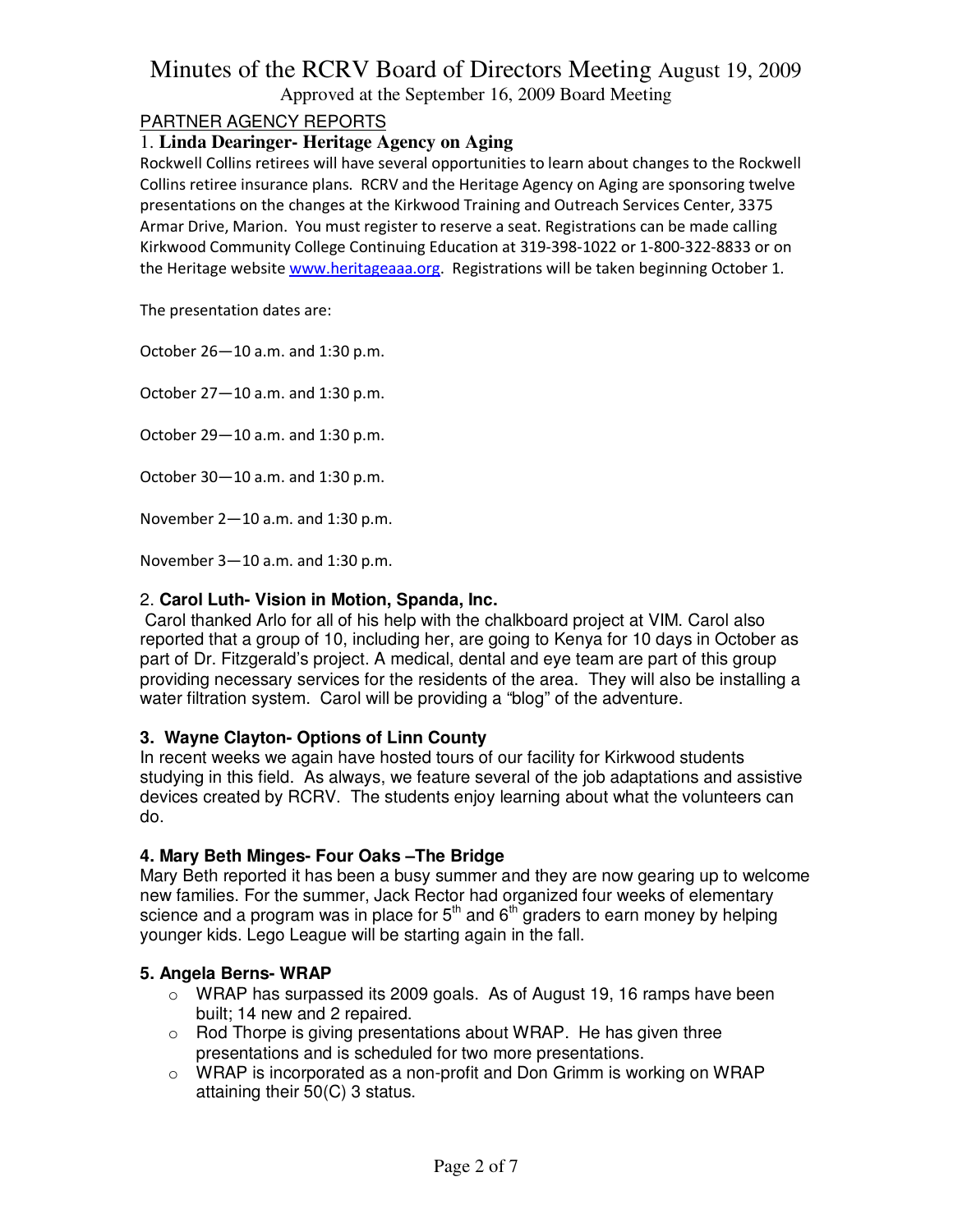Approved at the September 16, 2009 Board Meeting

- $\circ$  Keith Sutherland is working on finding new advisory committee members. WRAP needs to find another fiscal agent and move away from St. Luke's hospital.
- $\circ$  John Wauer has put WRAP on the RCRV website
- o 211 knows about WRAP
- o There are seven designers but more are needed.
- $\circ$  Next steps: Does it include the Department of Corrections and/or the Boy Scouts?

#### **6.Teresa Robinson- Aging Services**

Teresa presented the year end stats for Aging Services which is attached as an addendum to the minutes. She emphasized two programs, Home Safety Checks and CHORE, that are primarily maintained by RCRV volunteers.

#### **7. Barbara Hoffman- RSVP**

- o RSVP hours ( includes RCRV)
	- January through July- 446 volunteers- 44,763 hours
- o New Members-

10 new RSVP members in June & July

- 42 new RSVP volunteers for the year to date
- $\circ$  Jones County transportation program continues to be our largest direct service program. Three components to the transportation program are:
	- transporting JC clients to non-emergency medical appointments out side of Jones County
	- transporting JC clients to Milestones in Marion 4 times a week
	- transporting patients who have no one to take them home from Jones Regional Medical Center
- $\circ$  To help with our funding RSVP has started a suggested donation policy...a suggested nominal fee for a round trip transport from JC. Clients have contributed over \$700.00 since June 1.
- o Newsletter- celebrating 20 years of sponsorship by St. Luke's hospital. Includes RSVP history of starting in Linn County in 1981 under the Council on Aging
	- 1989 sponsorship moved to St. Luke's hospital 1997 organization of RCRV
- o Date: to put on your calendars Friday October 16, 2009 8:30-10:30 at KTOS RSVP Annual Volunteer Recognition Speaker: Kent Stock The movie The Final Season is based on his story as coach

#### RCRV COMMITTEE CHAIR REPORTS

#### **1. Community Projects- John McDonough**

 As I am recuperating from hip replacement surgery, Barbara Hoffman will present my report to RCRV's Board of Director's on my behalf.

Rebecca Whitaker, Outreach Coordinator for the U. of I. for K-12, is looking immediately for several folks to become a part of her Advisory Committee for the First Tech Challenge competition which will take place in Iowa City on Jan 9, 2010.

Vision in Motion chalk board build is in process by Arlo Meyer.

We are wrapping up the digital TV conversion program with completion of some last minute requests.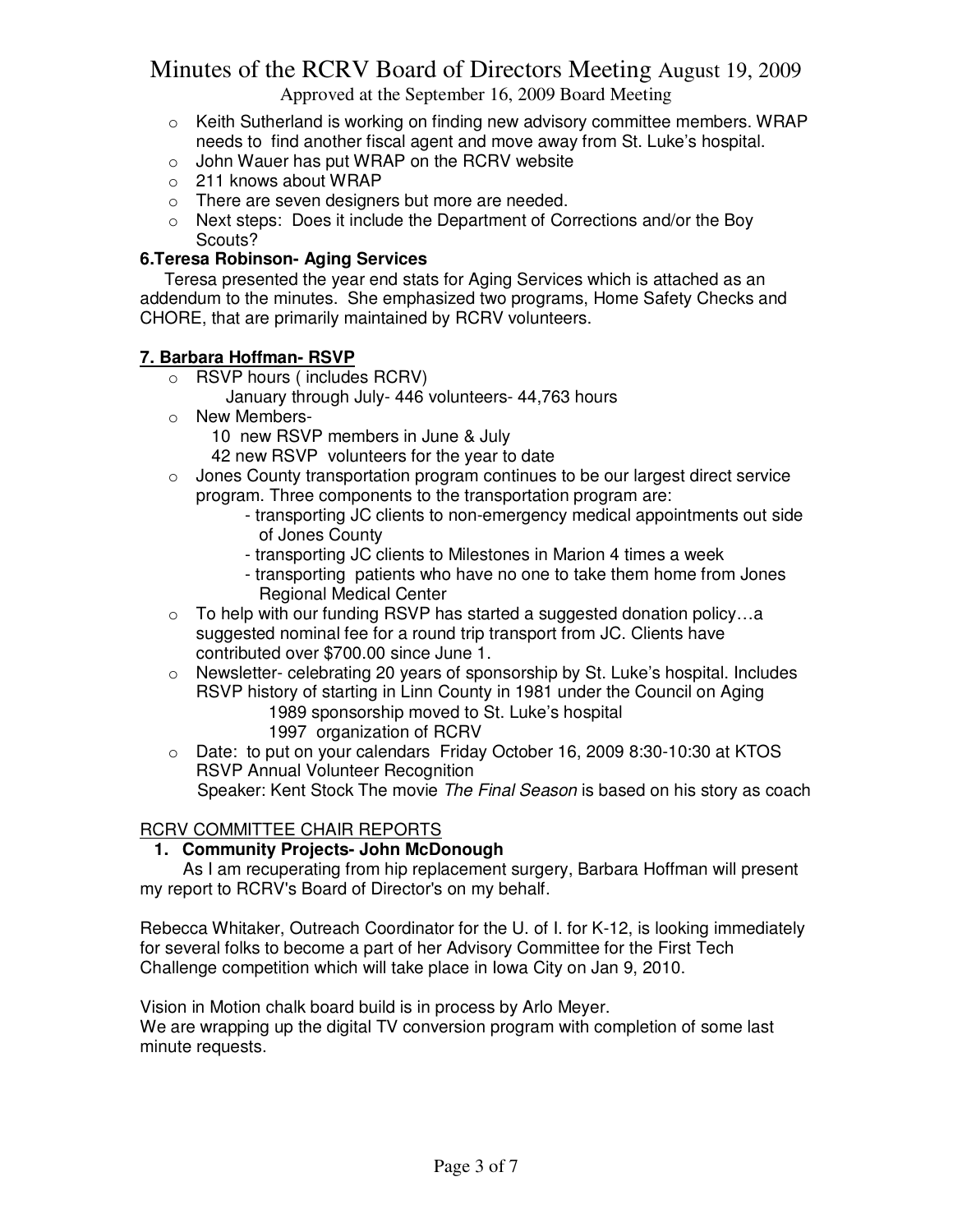#### Approved at the September 16, 2009 Board Meeting

We continue to design and build wheelchair ramps for the Wheelchair Ramp Accessibility Program (WRAP). We have completed 14 ramps this year averaging 25 days from go ahead to completions. We still need more ramp designers.

We continue to support Elementary Science Classes at 4 Oaks Bridge program. Jack Rector is leading this activity.

Cedar Amateur Astronomers are looking for many volunteers. See Helen Potthoff or Vern Jackson if you have a desire to volunteer in this area.

We continue to support Rockwell Collins Insurance folks in answering their questions and in turn, their keeping up to speed on what their thought process is for 2010 and forward.

We also continue to provide SHIIP support via St Lukes, Heritage, Mercy Medical and the Witwer Center.

If you can dream it, we can do it.

#### **2. Data Base Committee Report- Jim Klein**

- a. The database was updated for:
	- a. The new Rockwell Collins retirees from the months of May and June.
	- b. The obits from Wilma Shadle.
	- c. The address changes resulting from the last newsletter mailing.
- b. I have requested the list of retirees for July but I have not received it yet. It may be that the lists are only updated every two months.
- c. Other items:
	- a. I sent the new retiree list to Barb Hoffman at RSVP so she could mail out information letters to them.
	- b. I researched a number of addresses on the internet where the newsletters were returned with the notation "Unable to Forward, No Forwarding Address" (UAF/NFA). Some I trace by name in the online phone book and some I trace by phone numbers. In most cases changes of addresses for women are harder to track because the phone is in their husband's name or they just use initials in the phone book listing.
	- c. Some of the address numbers on the returned newsletters were not readable and Bill Ellis and I tried to guess at the numbers. I then took them to the post office and complained. One of the post office managers agreed they were unreadable and said he would try to get the correct addresses for me. Hopefully he will get them to me before the next newsletter is ready for mailing so I can verify and/or update the ones we guessed at.
	- d. The last time Bill and I updated the database I asked to have a read/write CD ROM installed in the RCRV computer because the database no longer fits on a floppy disk. Instead, REACT upgraded us to a newer computer. When Bill and I turned it on it was asking for a password. It was not any of the ones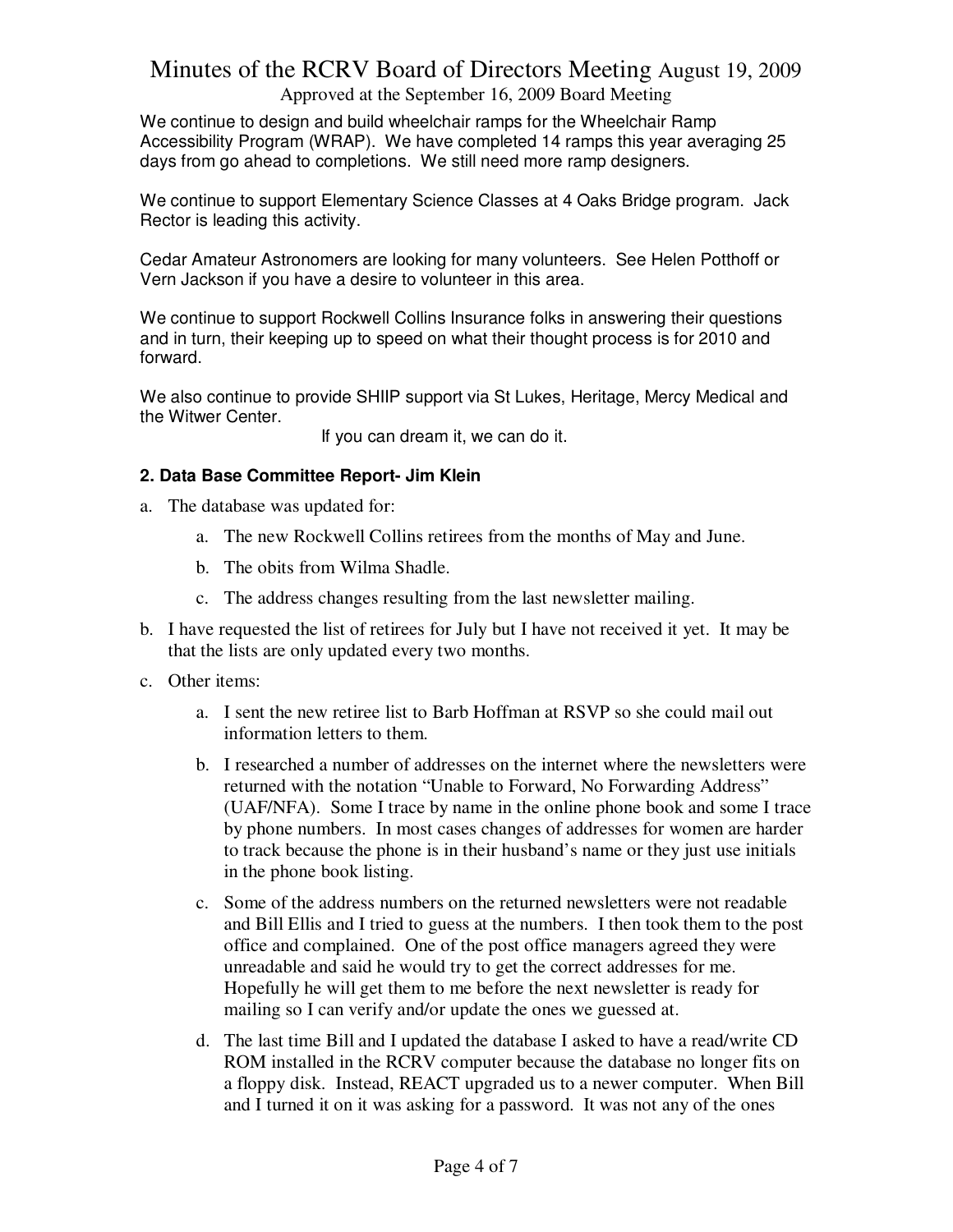Approved at the September 16, 2009 Board Meeting

listed on the RCRV computer sheet. Barb tried all the passwords she thought it might be and that didn't work either. Then she had one of the REACT workers run a special program to delete all passwords. Then the computer would let us login but the software we use (Microsoft Office Pro) was not installed. Barb gave us a master disk so we could load Office XP. Then we need to run about an hour's worth of updates to Windows XP and Office XP. The files from the old computer were found on the second hard drive installed in the computer (Hard Disk F:). After about one and a half hours we were able to update the RCRV database.

#### **3. Recruiting/Retention - Barbara Hoffman Volunteer data:**

As of July 31, there are 226 active RCRV volunteers

June & July: 136 number reporting 5,501 volunteer hours

To date Jan. 1 through July 31- 180 (80%) number reporting 21,246 volunteer hours

#### **New members:**

June & July- three To date: 28 new members have registered

#### **Impact statement June & July**

 In June the highest number of volunteer hours goes to Norm Wright for 110 hours for the Sinclair Auditorium Stage Extension Drawings and the category with the most hours-Service Organizations: 327 hours includes volunteering for American Legion Auxiliary, El Kahir Shrine Circus, Kiwanis, Knights of Columbus

 In July, the honor goes to Marian Zupke who is the Camp Hitaga Volunteer CEO. She volunteered 544 hours this summer as the camp housed a total of 493 mission workers who came for flood recovery. It was her crew who cooked, cleaned and provided evening programs for these workers.

Projects completed 57- June & 36 July

#### **4. Communications- Chuck Wehage**

The newsletter will soon go to John Wauer. Chuck brought a copy of North Dakota State's magazine, The Source that featured an article about Don Grimm and Chuck Wehage and their involvement in RCRV.

#### **ROCKWELL COLLINS REPORT- Cindy Dietz**

Cindy reported on the following events:

- o Rockwell Collins Engineering Experiences- 2009 Kick Off breakfast featuring Marion Blakey, President & CEO of Aerospace Industries Association, as speaker will be held Friday, August 21 at the Marriott Hotel in Cedar Rapids.
- o At the same event, Clay Jones, Chairman, President and C.E.O. of Rockwell Collins, will make an announcement of Rockwell Collins involvement in First Tech Challenge.
- o For "Hands Across America" United Way's 2009 fundraising campaign, Rockwell Collins employees across the United States gave \$2,417 million dollars and donated 128,000 volunteer hours.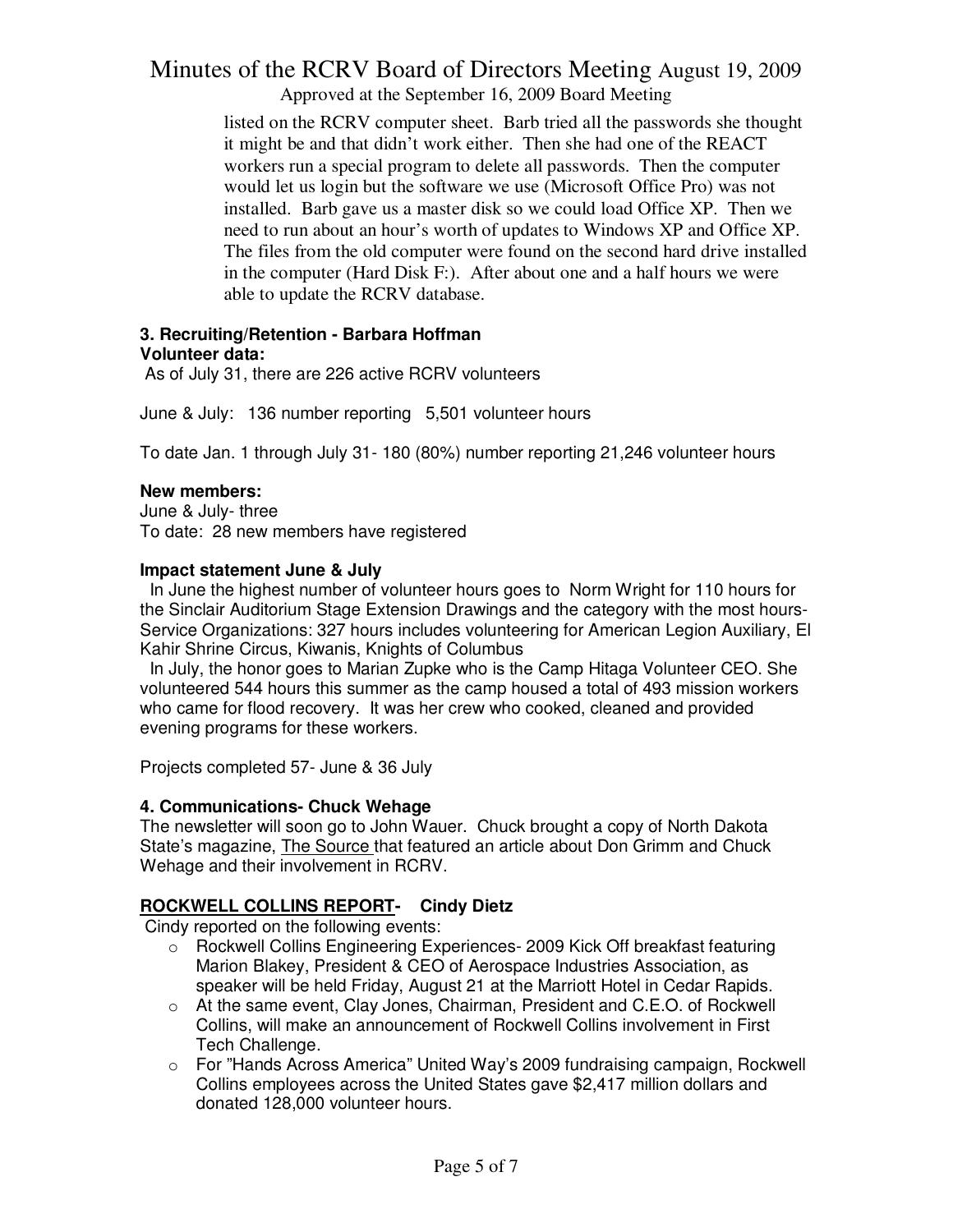Approved at the September 16, 2009 Board Meeting

- o Rockwell Collins will be a pacesetter company for United Way's 2010 campaign.
- $\circ$  Tuesday, September  $8^{\text{th}}$  is the Volunteer Fair at Rockwell Collins.

#### ANNOUNCEMENTS

September 16 meeting- Speaker will be Tara Youells from the Hospice of Mercy

 A nomination committee will be appointed to present a slate of officers at the annual meeting in November.

#### ADJOURNMENT

Jim Green adjourned the meeting at 2:35 p.m.

The next Board meeting will be held September 16 at 1:30 at the Red Cross Building

Submitted by Barbara Hoffman, Secretary

Note: These minutes are subject to amendment and approval at the next board meeting.